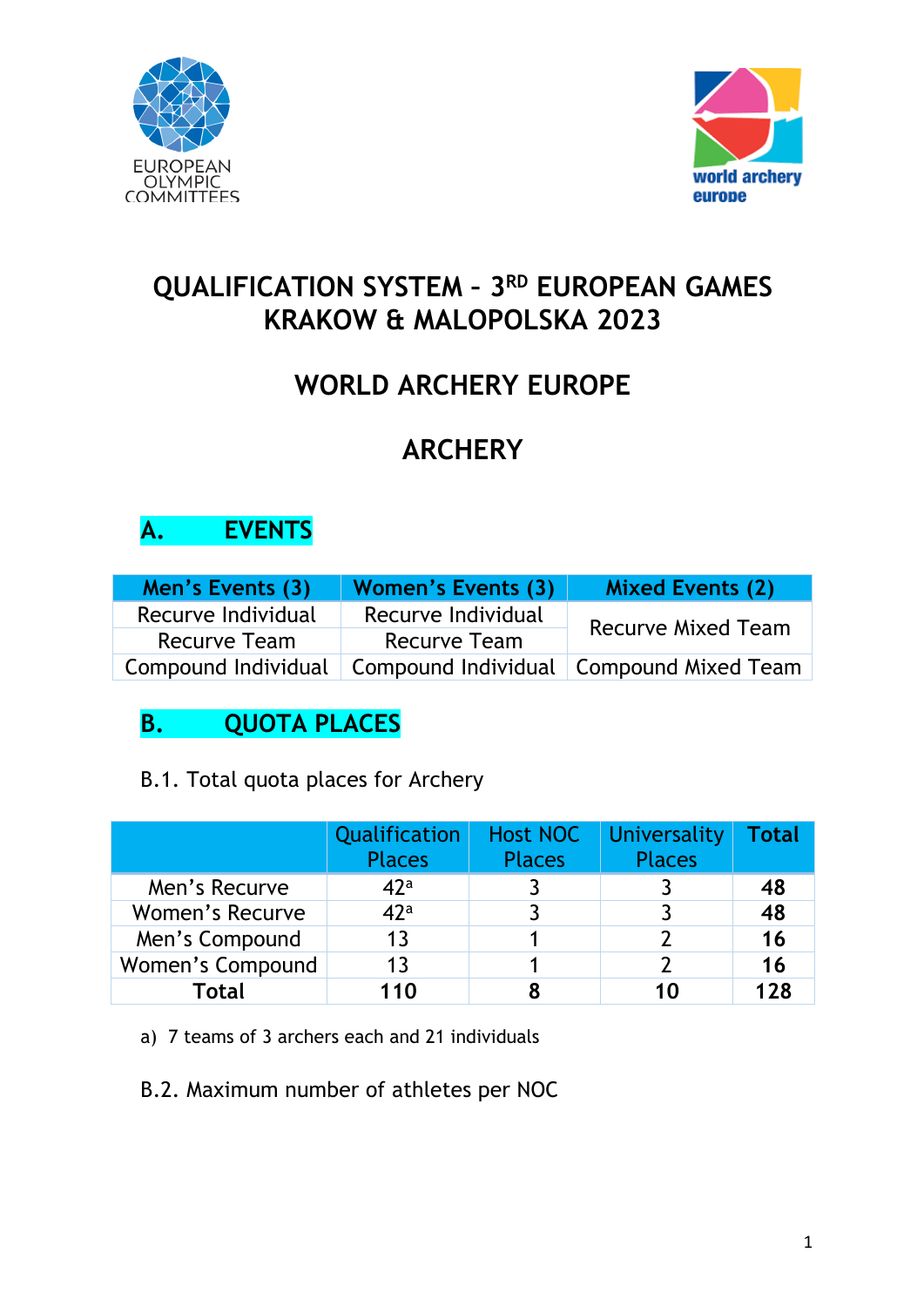



| <b>Event</b>           | <b>Quota per</b><br><b>NOC</b> |
|------------------------|--------------------------------|
| Men's Recurve          | 3 <sub>p</sub>                 |
| <b>Women's Recurve</b> | 3 <sub>b</sub>                 |
| Men's Compound         | 1                              |
| Women's Compound       | 1                              |
| <b>Total</b>           |                                |

#### **Note:**

b) For individual competitions, a maximum of 3 athletes, if the NOC competes in the respective team event, or 1 athlete if the NOC competes in the individual event

### **C. ATHLETE ELIGIBILITY**

#### C.1. Compliance with the Olympic Charter and other relevant rules

All athletes must respect and comply with the provisions of the Olympic Charter currently in force, including but not limited to Rule 41 (Nationality of Competitors) and Rule 43 (World Anti-Doping Code and the Olympic Movement Code on the Prevention of Manipulation of Competitions).

Only those athletes who respect and comply with the Olympic Charter, the World Anti-Doping Code and the Olympic Movement Code on the Prevention of Manipulation of Competitions, including the conditions of participation established by the EOC and the rules of Badminton Europe, may participate in the 2023 European Games.

#### C.2. Age requirements

There is no age limit to be eligible to participate in archery events in the 2023 European Games.

#### C.3. Additional World Archery Europe criteria

To be eligible to participate in the 2023 European Games, all athletes, including those receiving Universality Places, must have achieved the following Minimum Qualification Score (MQS) between 26 August 2022 and 30 April 2023 at a WAregistered event: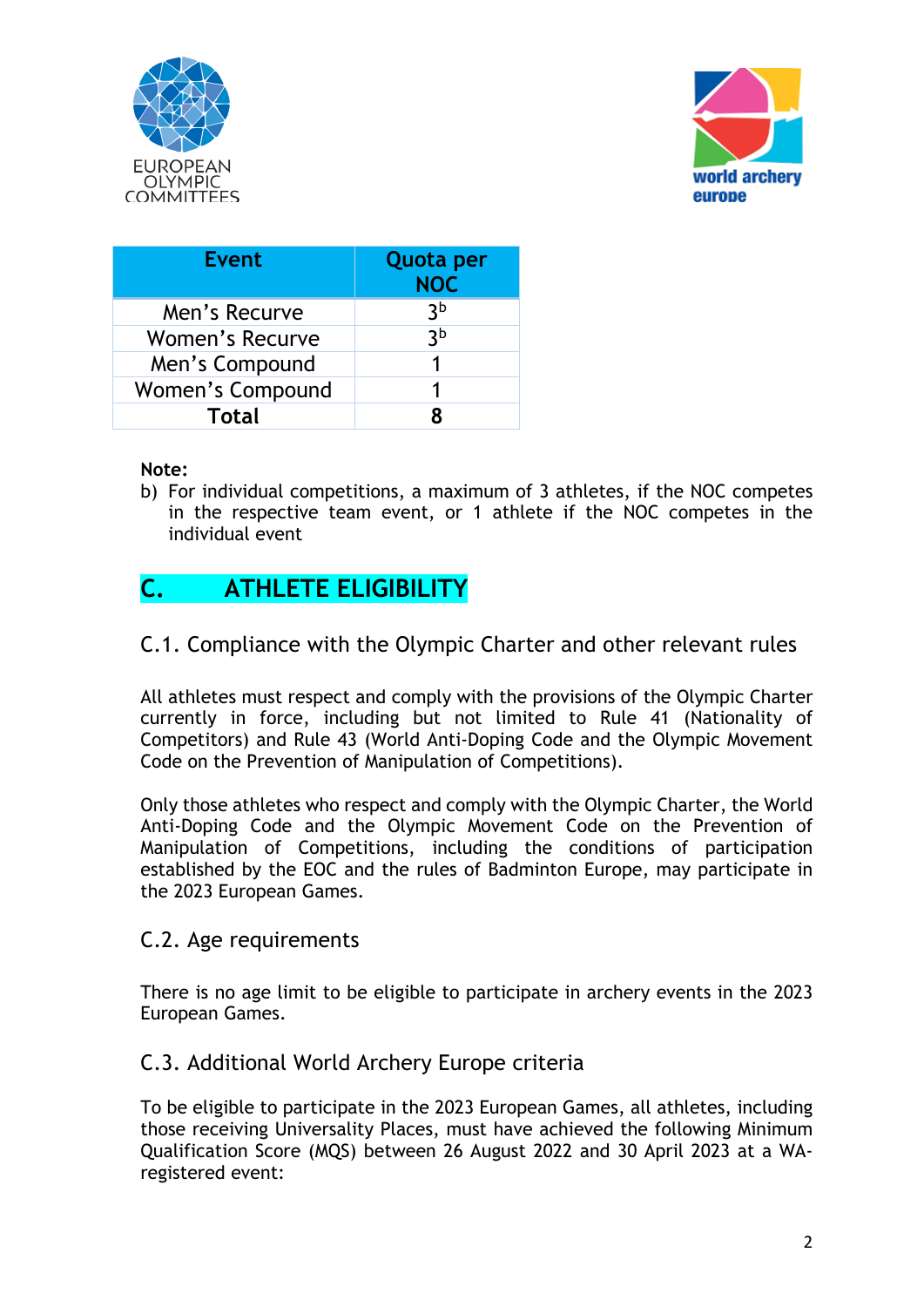



Men's Recurve Individual: 620 points Men's Compound Individual: 660 points Women's Recurve Individual: 600 points Women's Compound Individual: 640 points

Women's Compound Individual: 640 points

WAE will review the scores of all entered archers to verify if they have achieved the MQS. The WAE Executive Committee will make the final determination of any athlete who, not having met the MQS at a WA-registered event, can demonstrate adequate proof of reaching the MQS.

### **D. QUALIFICATION PATHWAY**

The qualification system allows for the participation of the best athletes through a fair and transparent process within the framework of the Olympic Charter.

No specific qualification will take place for the Recurve Mixed Team and Compound Mixed Team events. Any NOC that has a minimum of 1 male and 1 female athlete qualified in the respective events, is eligible to participate in the in this event in 2023 European Games.

### D.1. Qualification Places

| <b>Number of</b><br><b>Quota Places</b> | <b>Men's Recurve Team</b>                                                                                                                                                                                                                                                                                                                                                                                                                             | <b>Quota Place</b><br><b>Allocation</b> |
|-----------------------------------------|-------------------------------------------------------------------------------------------------------------------------------------------------------------------------------------------------------------------------------------------------------------------------------------------------------------------------------------------------------------------------------------------------------------------------------------------------------|-----------------------------------------|
| 15<br>(5 teams)                         | <b>Qualifying Event or Ranking:</b><br>European Outdoor Championships, Munich<br>(GER), 6-12 June 2022<br><b>Qualification Process:</b><br>Five (5) best ranked teams will obtain three<br>(3) quota places each for their NOCs                                                                                                                                                                                                                       | <b>NOC</b>                              |
| 6<br>(2 teams)                          | <b>Qualifying Event or Ranking:</b><br>European Grand Prix - 1 <sup>st</sup> leg, Lilleshall (GBR),<br>30 April 2023<br><b>Qualification Process:</b><br>Two (2) best ranked teams, not yet qualified,<br>will obtain three (3) quota places each for<br>their NOCs. If any of the two (2) teams<br>qualified had already obtained one (1) quota<br>place at for the individual competition at the<br>EAC, this individual quota will be added to the | <b>NOC</b>                              |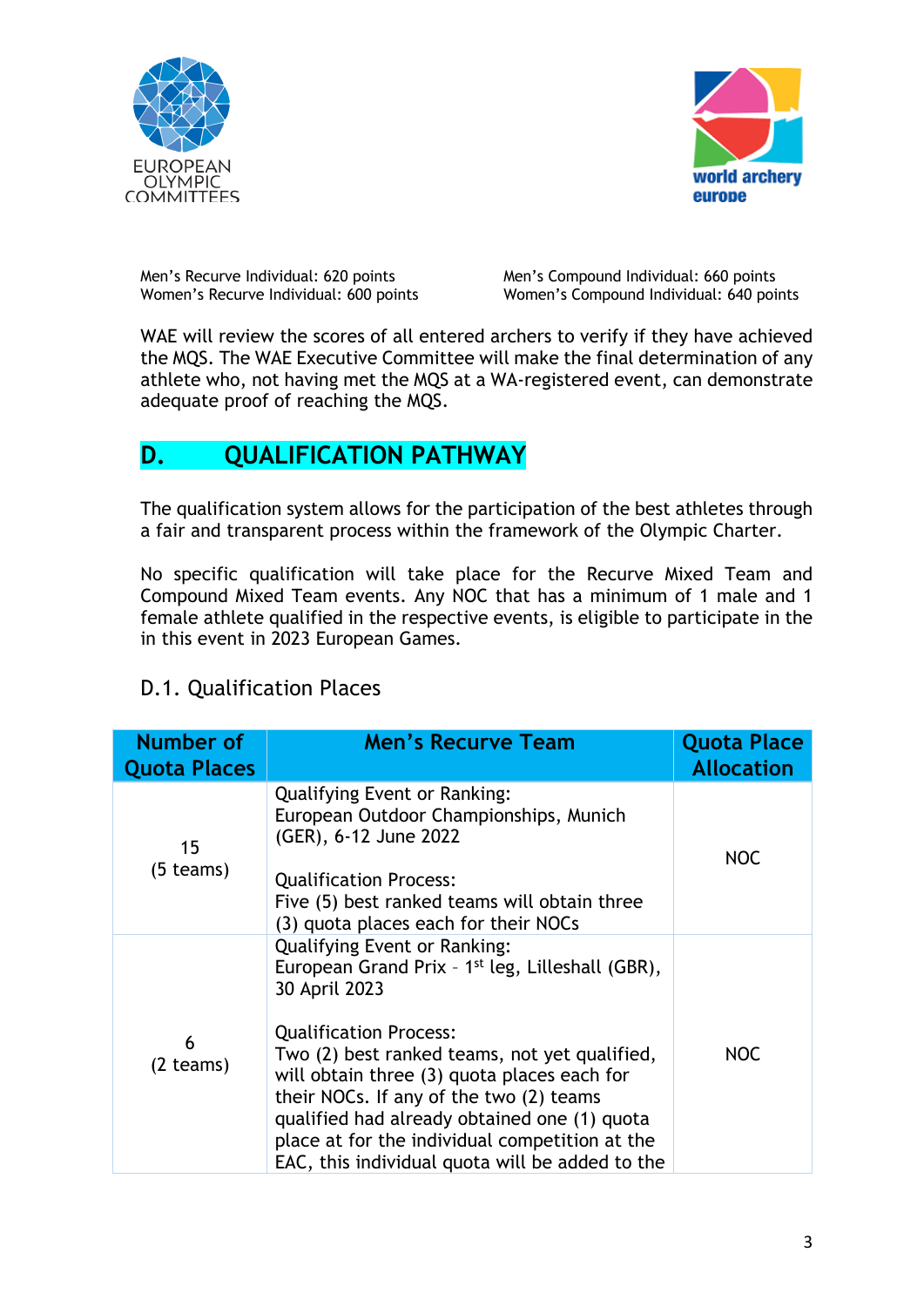



| list of available quota places at the final |  |
|---------------------------------------------|--|
| qualification tournament                    |  |

| Number of<br><b>Quota Places</b> | <b>Women's Recurve Team</b>                                                                                                                                                                                                                                                                                                                                                                                                                                                                                                      | <b>Quota Place</b><br><b>Allocation</b> |
|----------------------------------|----------------------------------------------------------------------------------------------------------------------------------------------------------------------------------------------------------------------------------------------------------------------------------------------------------------------------------------------------------------------------------------------------------------------------------------------------------------------------------------------------------------------------------|-----------------------------------------|
| 15<br>$(5$ teams)                | <b>Qualifying Event or Ranking:</b><br>European Outdoor Championships, Munich<br>(GER), 6-12 June 2022<br><b>Qualification Process:</b><br>Five (5) best ranked teams will obtain three<br>(3) quota places each for their NOCs                                                                                                                                                                                                                                                                                                  | <b>NOC</b>                              |
| 6<br>$(2$ teams)                 | <b>Qualifying Event or Ranking:</b><br>European Grand Prix - 1 <sup>st</sup> leg, Lilleshall (GBR),<br>30 April 2023<br><b>Qualification Process:</b><br>Two (2) best ranked teams, not yet qualified,<br>will obtain three (3) quota places each for<br>their NOCs. If any of the two (2) teams<br>qualified had already obtained one (1) quota<br>place at for the individual competition at the<br>EAC, this individual quota will be added to the<br>list of available quota places at the final<br>qualification tournament | <b>NOC</b>                              |

| Number of<br><b>Quota Places</b> | <b>Men's Recurve Individual</b>                                                                                                                                                                                                                                                                                                                                 | <b>Quota Place</b><br><b>Allocation</b> |
|----------------------------------|-----------------------------------------------------------------------------------------------------------------------------------------------------------------------------------------------------------------------------------------------------------------------------------------------------------------------------------------------------------------|-----------------------------------------|
| 16                               | <b>Qualifying Event or Ranking:</b><br>European Outdoor Championships, Munich<br>(GER), 6-12 June 2022<br><b>Qualification Process:</b><br>Sixteen (16) quota places will be allocated to<br>the NOCs of the highest ranked archers from<br>the nations, which have not qualified through<br>team competition, with a maximum of one (1)<br>quota place per NOC | <b>NOC</b>                              |
|                                  |                                                                                                                                                                                                                                                                                                                                                                 |                                         |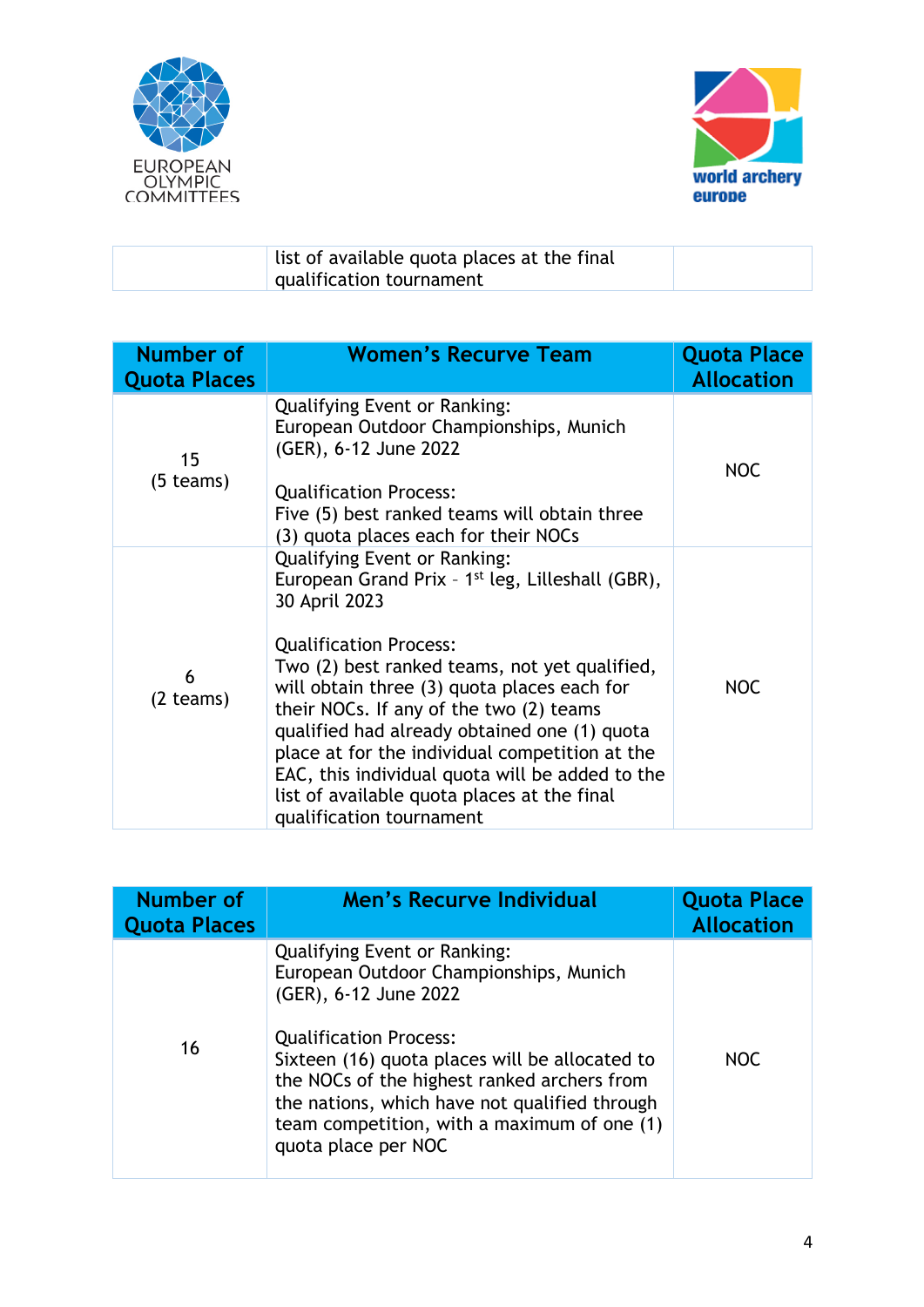



|   | <b>Qualifying Event or Ranking:</b><br>European Grand Prix - 1 <sup>st</sup> leg, Lilleshall (GBR),<br>30 April 2023                                                                                                                                     |     |
|---|----------------------------------------------------------------------------------------------------------------------------------------------------------------------------------------------------------------------------------------------------------|-----|
| 5 | <b>Qualification Process:</b><br>Five (5) quota places will be allocated to the<br>NOCs of the highest ranked archers from the<br>nations, not yet qualified through individual<br>or team competition, with a maximum of one<br>(1) quota place per NOC | NOC |

| Number of<br><b>Quota Places</b> | <b>Women's Recurve Individual</b>                                                                                                                                                                                                                                                                                                                                                | <b>Quota Place</b><br><b>Allocation</b> |
|----------------------------------|----------------------------------------------------------------------------------------------------------------------------------------------------------------------------------------------------------------------------------------------------------------------------------------------------------------------------------------------------------------------------------|-----------------------------------------|
| 16                               | <b>Qualifying Event or Ranking:</b><br>European Outdoor Championships, Munich<br>(GER), 6-12 June 2022<br><b>Qualification Process:</b><br>Sixteen (16) quota places will be allocated to<br>the NOCs of the highest ranked archers from<br>the nations, which have not qualified through<br>team competition, with a maximum of one (1)<br>quota place per NOC                  | <b>NOC</b>                              |
| 5                                | <b>Qualifying Event or Ranking:</b><br>European Grand Prix - 1 <sup>st</sup> leg, Lilleshall (GBR),<br>30 April 2023<br><b>Qualification Process:</b><br>Five (5) quota places will be allocated to the<br>NOCs of the highest ranked archers from the<br>nations, not yet qualified through individual<br>or team competition, with a maximum of one<br>(1) quota place per NOC | <b>NOC</b>                              |

| Number of<br><b>Quota Places</b> | <b>Men's Compound Individual</b>                                                                                                        | <b>Quota Place</b><br><b>Allocation</b> |
|----------------------------------|-----------------------------------------------------------------------------------------------------------------------------------------|-----------------------------------------|
|                                  | <b>Qualifying Event or Ranking:</b><br>European Outdoor Championships, Munich<br>(GER), 6-12 June 2022<br><b>Qualification Process:</b> | NOC.                                    |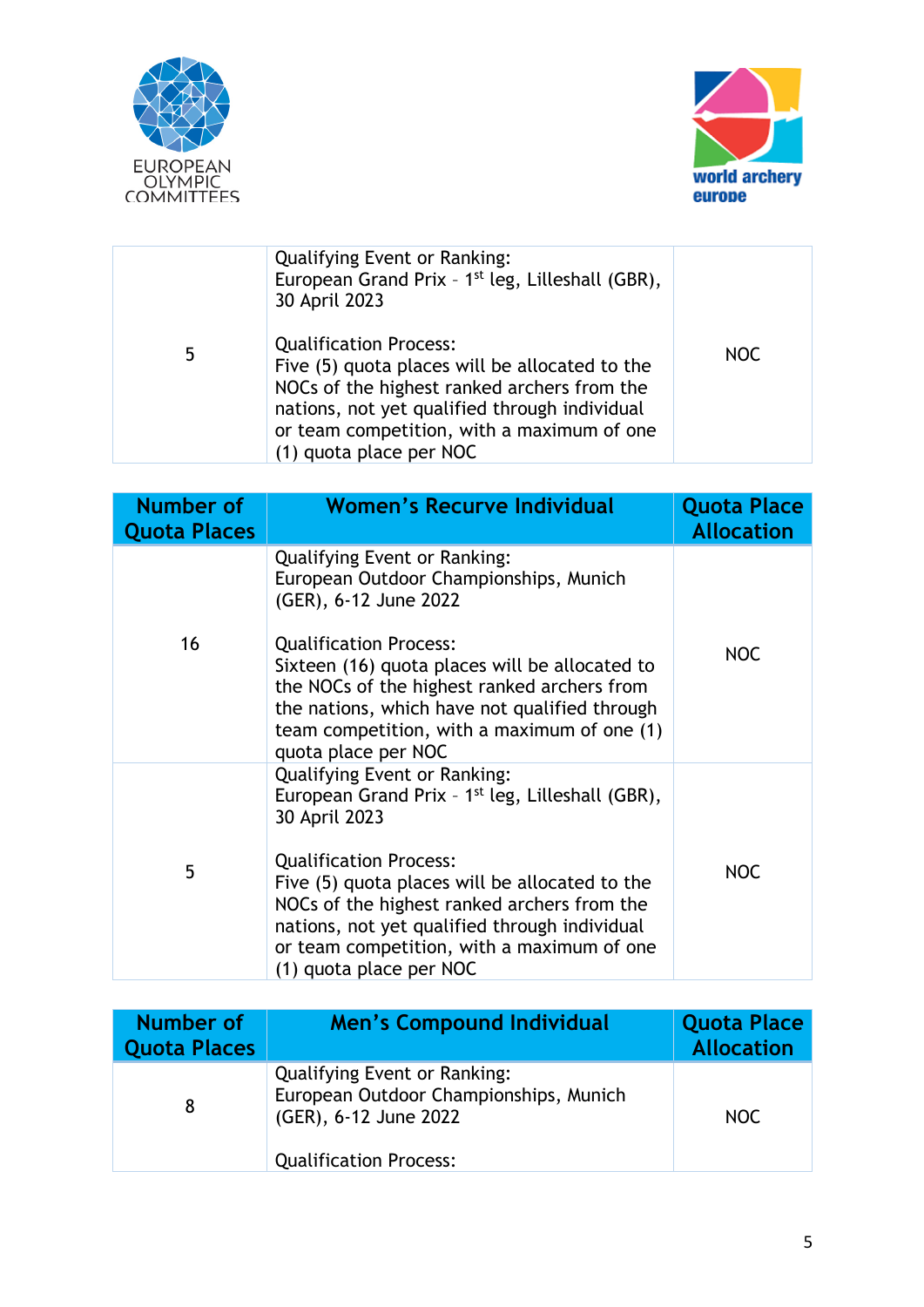



|   | Eight (8) quota places will be allocated to the<br>NOCs of the highest ranked archers, with a<br>maximum of one (1) quota place per NOC                                                                                                                |            |
|---|--------------------------------------------------------------------------------------------------------------------------------------------------------------------------------------------------------------------------------------------------------|------------|
| 5 | <b>Qualifying Event or Ranking:</b><br>European Grand Prix - 1 <sup>st</sup> leg, Lilleshall (GBR),<br>30 April 2023<br><b>Qualification Process:</b><br>Five (5) quota places will be allocated to the<br>NOCs of the highest ranked archers from the | <b>NOC</b> |
|   | nations not yet qualified, with a maximum of<br>one (1) quota place per NOC                                                                                                                                                                            |            |

| Number of<br><b>Quota Places</b> | <b>Women's Compound Individual</b>                                                                                                                                                                                                                                                                                                    | <b>Quota Place</b><br><b>Allocation</b> |
|----------------------------------|---------------------------------------------------------------------------------------------------------------------------------------------------------------------------------------------------------------------------------------------------------------------------------------------------------------------------------------|-----------------------------------------|
| 8                                | <b>Qualifying Event or Ranking:</b><br>European Outdoor Championships, Munich<br>(GER), 6-12 June 2022<br><b>Qualification Process:</b><br>Eight (8) quota places will be allocated to the<br>NOCs of the highest ranked archers, with a<br>maximum of one (1) quota place per NOC                                                    | <b>NOC</b>                              |
| 5                                | <b>Qualifying Event or Ranking:</b><br>European Grand Prix - 1 <sup>st</sup> leg, Lilleshall (GBR),<br>30 April 2023<br><b>Qualification Process:</b><br>Five (5) quota places will be allocated to the<br>NOCs of the highest ranked archers from the<br>nations not yet qualified, with a maximum of<br>one (1) quota place per NOC | <b>NOC</b>                              |

Mixed Recurve and Compound:

Any NOC that has one (1) male and one (1) female athlete qualified is eligible to compete in the Mixed Team events.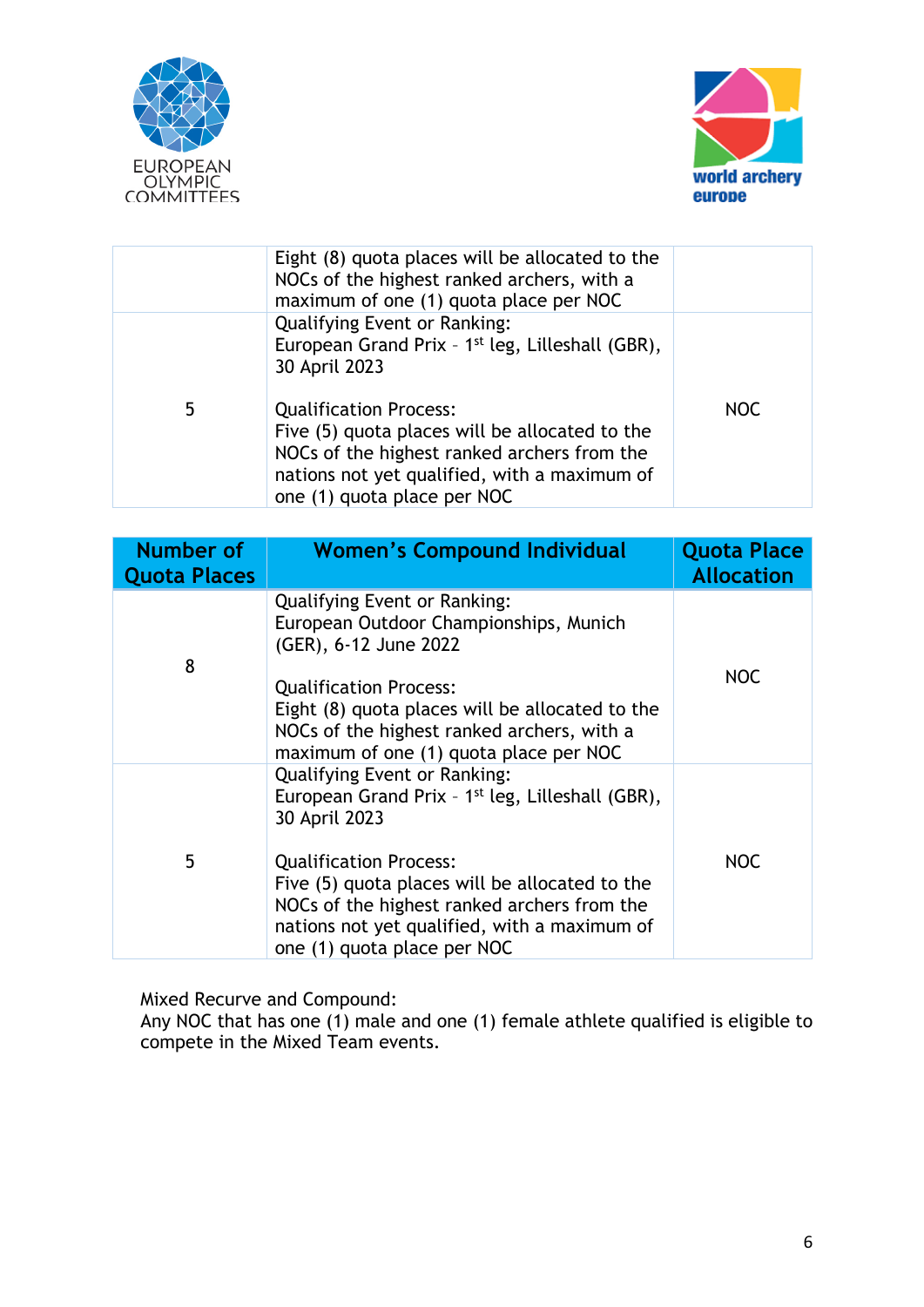



### D.2. Host NOC Places

The host NOC will automatically qualify 1 athlete in each Men's and Women's Compound and 1 team of 3 athletes in each Men's and Women's Recurve on the condition that the athletes meet the eligibility requirements described under section C of this document.

#### D.3. Universality Places

Five (5) Male Universality Places are made available to eligible NOCs at the European Games (3 places in Recurve Individual and 2 places in Compound Individual events).

Five (5) Female Universality Places are made available to eligible NOCs at the European Games (3 places in Recurve Individual and 2 places in Compound Individual events).

The Universality places cannot be allocated to NOCs that have obtained a quota place in respective events.

### **E. CONFIRMATION PROCESS FOR QUOTA PLACES**

The EOC will inform by email the respective NOCs of their allocated quota places by 8 May 2023.

By 15 May 2023, eligible NOCs must inform, by email, the EOC whether or not they intend to use the allocated quota places and participate at the 2023 European Games.

By 26 May 2023, the EOC, in agreement with the World Archery Europe, will reallocate all unused quota places.

### **F. REALLOCATION OF UNUSED QUOTA PLACES**

Any unused quota place (including qualification places, host NOC places and universality places) will be allocated to the next best ranked athlete/team in the 2023 European Grand Prix -  $1<sup>st</sup>$  leg, from the NOC not yet qualified in the respective event. This process will be repeated until all places are allocated.